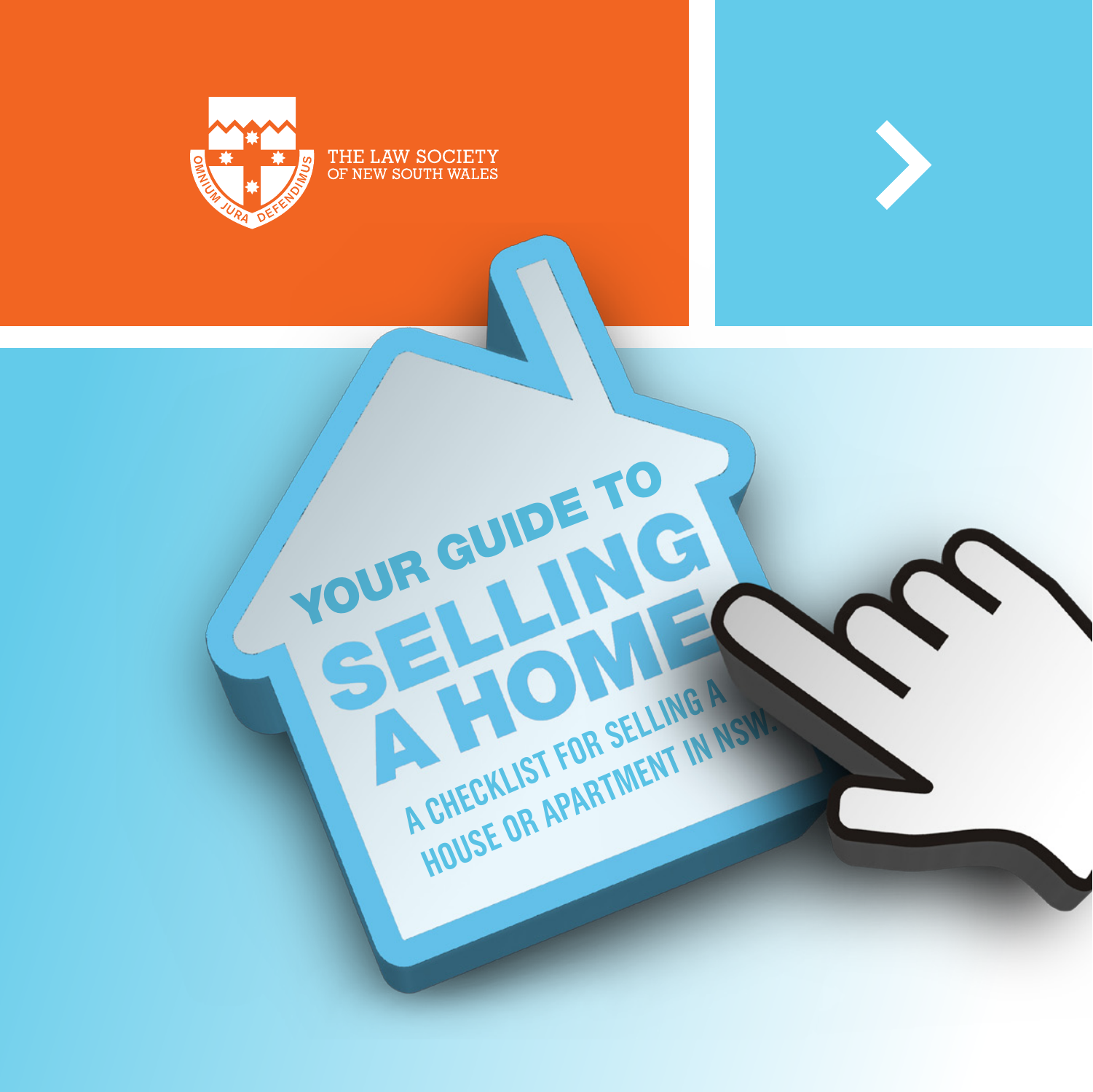# **'Do I really need a solicitor to sell my house'?**

#### **Our home is usually our most important asset. Making a mistake or misunderstanding your legal obligations could have a significant impact on your finances and lifestyle.**

A solicitor has the expertise and education that will help make sure your sale goes the way you intend.

Once an offer is made, it's likely that any buyer will want to negotiate terms and conditions before they agree to buy. When that happens it's also important you have someone advising you on what's in your best interests.

This checklist answers common questions about the process for selling a home in NSW and how your solicitor will guide you through each step. It includes important topics like:

- preparing the contract for sale
- what laws you'll need to comply with
- how the conveyancing process works.

**ContentS**

#### **BEFORE YOU SELL 3**

| $\blacktriangleright$ The contract for sale                     | 3 |
|-----------------------------------------------------------------|---|
| $\blacktriangleright$ What do you need to include               |   |
| in the contract for sale?                                       | 3 |
| $\blacktriangleright$ If you're selling a strata title property | 3 |
| $\blacktriangleright$ What warranties are you deemed            |   |
| to have made about the property?                                | 4 |
| $\blacktriangleright$ What happens if the contract              |   |
| doesn't comply?                                                 | 4 |
| Standard or tailored terms?                                     | 4 |
| ▶ Selling by private treaty v selling by auction                | 5 |
| $\blacktriangleright$ What's included in the sale?              | 5 |
| Agent's fees                                                    | 5 |
| <b>EXCHANGING CONTRACTS</b>                                     | 6 |
| $\blacktriangleright$ What is exchange?                         | 6 |
| $\blacktriangleright$ The deposit                               | 6 |
| Stamp Duty, GST and CGT                                         | 6 |
| • What happens if a buyer wants to get in early?                | 6 |
| <b>FINALISING THE SALE</b>                                      | 7 |
| $\blacktriangleright$ What happens at settlement                | 7 |
| Do you need to be present at settlement?                        | 7 |
| $\blacktriangleright$ Get in touch with a solicitor             | 7 |
|                                                                 |   |

THE LAW SOCIETY OF NEW SOUTH WALES



© 2012 The Law Society of New South Wales. Except as permitted under the Copyright Act 1968 (Cth), no part of this publication may be reproduced without the specific written permission of the Law Society of New South Wales.

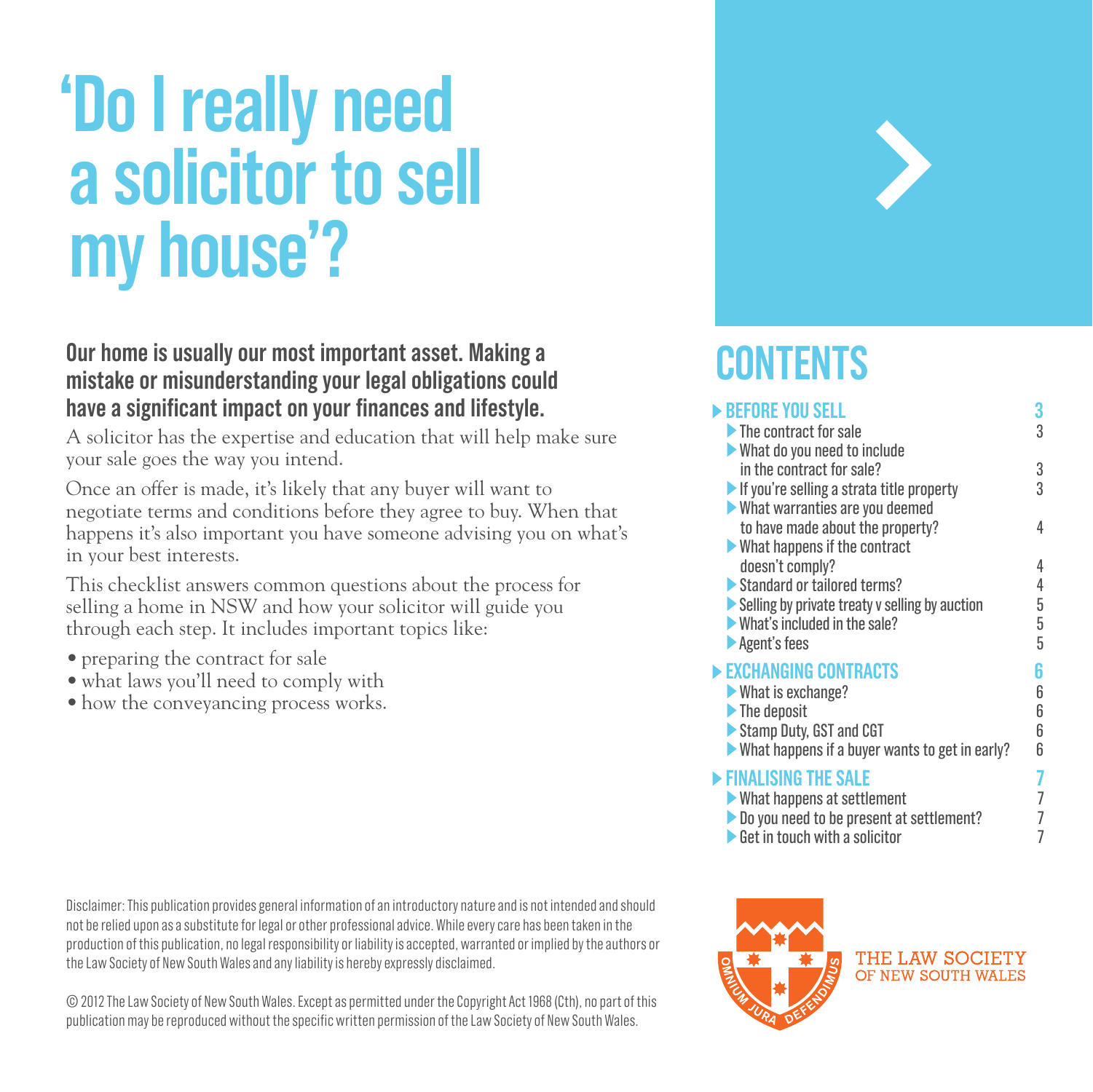<span id="page-2-0"></span>

**A checklist for selling a house or apartment in New South Wales**



# **Before you SELL**

#### **The contract for sale**

The first thing you need to do if you're selling your house or apartment is to prepare a contract for sale. Putting your house on the market without having a proper contract is an offence under NSW law and could lead to you being fined.

#### **What do you need to include in the contract for sale?**

The law says that all sellers must include certain information in the contract for sale and must also make certain promises (known legally as 'warranties') about the property they're selling. These obligations are known as the **Vendor Disclosure Requirements**.

The most common documents you may need to include with the contract are:

- a zoning certificate. Often known as a 'section 149 certificate' this is issued by local council and shows planning controls and other things which may affect the property, such as any proposed road widening
- a drainage diagram. This shows the location of any sewer lines
- • a copy of the **certificate of title** confirming that you own the property
- • copies of any documents creating **easements, rights of way, restrictions** or **covenants**.

You should also talk to your solicitor about whether you should include:

- an identification survey
- a building certificate, and
- a home owners warranty insurance certificate.

# **If you're selling a strata title property**

Most apartments in NSW are strata title. If you're selling a strata title property, you'll also need to include:

- • a copy of the **property certificate for the lot and common property**
- a copy of the **strata plan** showing the lot
- • a copy of any change of **by-law** affecting the use of common property.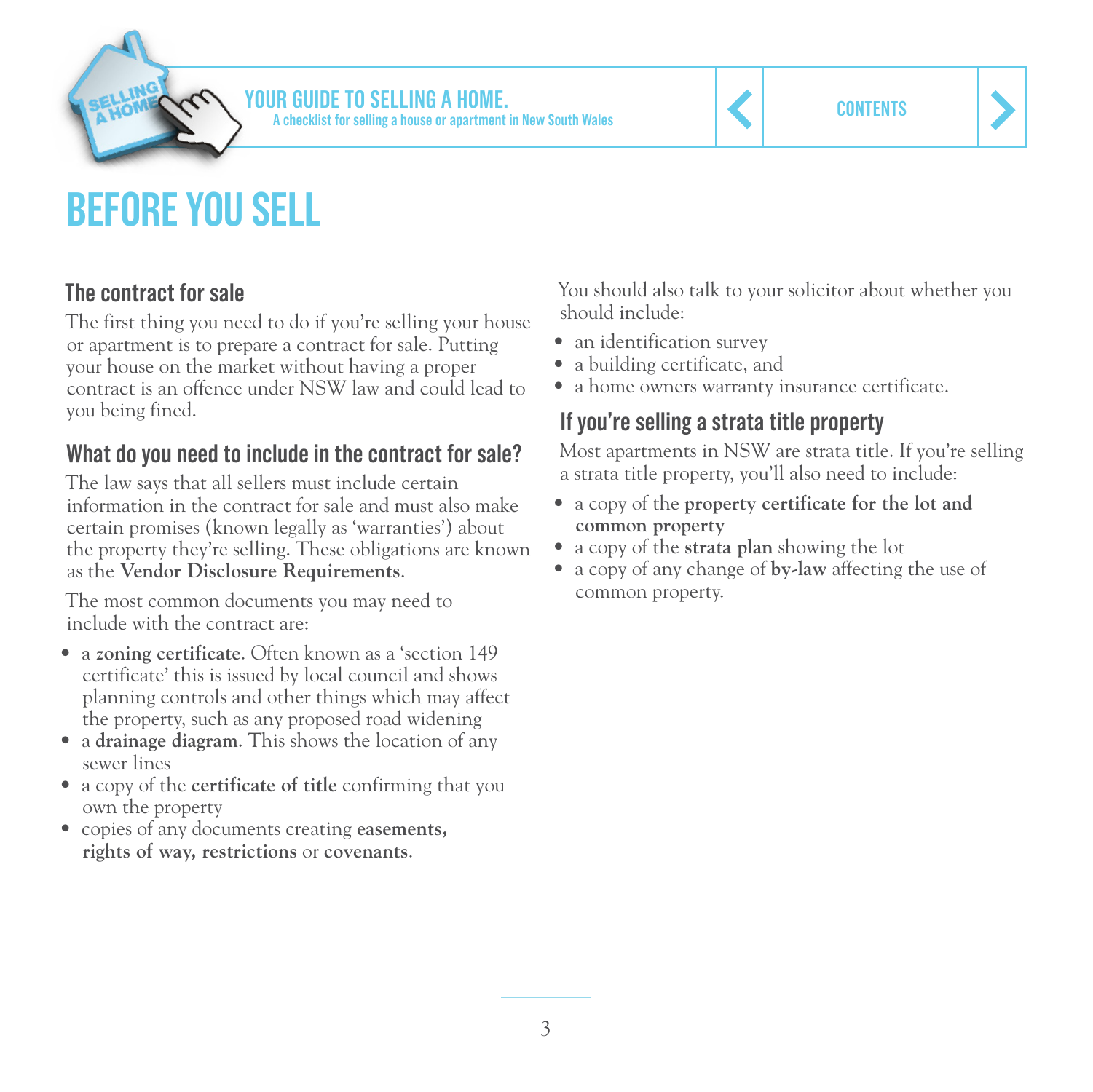<span id="page-3-0"></span>

# **BEFORE YOU SELL CONTINUED**

#### **What warranties are you deemed to have made about the property?**

Unless the contract for sale includes specific information that says otherwise, by putting your property on the market you're deemed to have made a number of promises about it. These include:

- that the land isn't subject to any 'adverse affectation'(essentially government proposals that might affect the land)
- that there's no sewer on the land that isn't shown in the drainage diagram
- that the zoning certificate gives an accurate picture of the zoning of the land at the date of the contract.

#### **What happens if the contract doesn't comply?**

If you don't comply with these Vendor Disclosure Requirements and there turns out to be a problem with the property, the buyer may be able to cancel the contract for sale, in which case you'll also have to return their deposit. This could be very serious if you've already bought a new home.

### **Standard or tailored terms?**

Many of the terms in any contract for sale will be 'standard', which means that they've been in use for a long time and are generally considered to be fair to both the seller and the buyer. You don't necessarily have to include all of these standard terms in your contract, especially if they don't reflect your needs or the property you're selling.

Your solicitor will make sure that the contract for sale doesn't only meet the legal requirements, but that it's also in your best interests.

That said, it's likely any buyer will want to negotiate some of the terms on which they're buying. For instance, if they're also selling a home, they may want a longer or shorter settlement period than normal. Alternatively, they may want to make sure certain items, such as the blinds, are included as 'fixtures'.

Your solicitor will continue to negotiate with the buyer's solicitor to make sure that you still sell on your terms. This will include working out a time to 'settle' the sale, which is when you'll be paid the balance owing.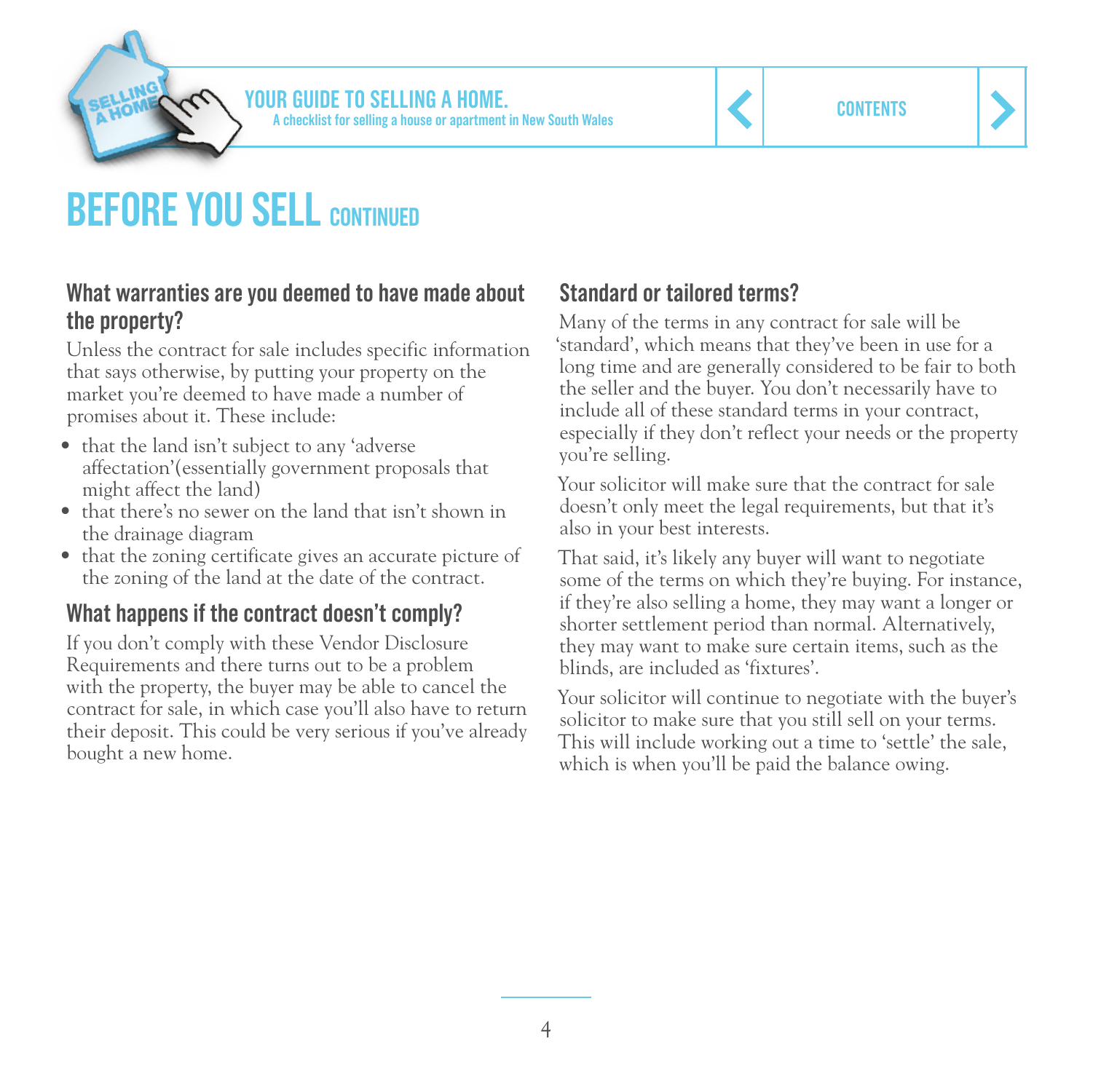

# **BEFORE YOU SELL CONTINUED**

# **HOW DOES A 'COOLING OFF' PERIOD WORK?**

A cooling off period gives a buyer the chance to consider whether they really want to enter the contract once the emotion of making an offer has subsided (it also gives them the chance to carry out any building and pest inspections before the contract is final).

Potential buyers will usually only forfeit 0.25% of the purchase price if they pull out during the cooling off period.

In some circumstances you can ask the buyer to waive the cooling off period, especially if they have a solicior acting for them and have done their searches and inspections.

### **Selling by private treaty v selling by auction**

Most properties in NSW are sold by private treaty. This is where you advertise the amount you'd like to achieve for your property and then negotiate the final price with any prospective buyers.

If you choose to sell by auction, the contract won't include a 'cooling off' period. Instead, if the property is 'on the market' (ie your reserve has been met) and the hammer comes down, the winning bidder is bound to go through with their purchase (unless, of course, there is a serious problem with the contract for sale).

#### **What's included in the sale?**

Unless the contract specifically says otherwise the property is sold 'in the state it's found'. That also means any 'fixtures' are automatically included.

A fixture is anything that can't easily be taken away without doing damage to the property. For instance, stoves are usually fixtures because they're wired in, whereas fridges aren't because they only need to be unplugged. Sometimes you may be able to exclude a fixture from the contract for sale. At other times, what constitutes a fixture isn't so clear cut (eg removable floor coverings or an above-ground pool) and this can lead to a dispute between you and the buyer.

Where anything is in doubt, it should be expressly included in the contract for sale.

#### **Agent's fees**

One cost you should factor in to the sale is the agent's commission. It's usually a good idea to shop around and compare commission rates of various agents as well as the services being provided. Agents are required by law to give you a written guide to their fees, commissions and expenses before you sign an agreement with them.

You should have your solicitor review the agent's agreement before you sign it.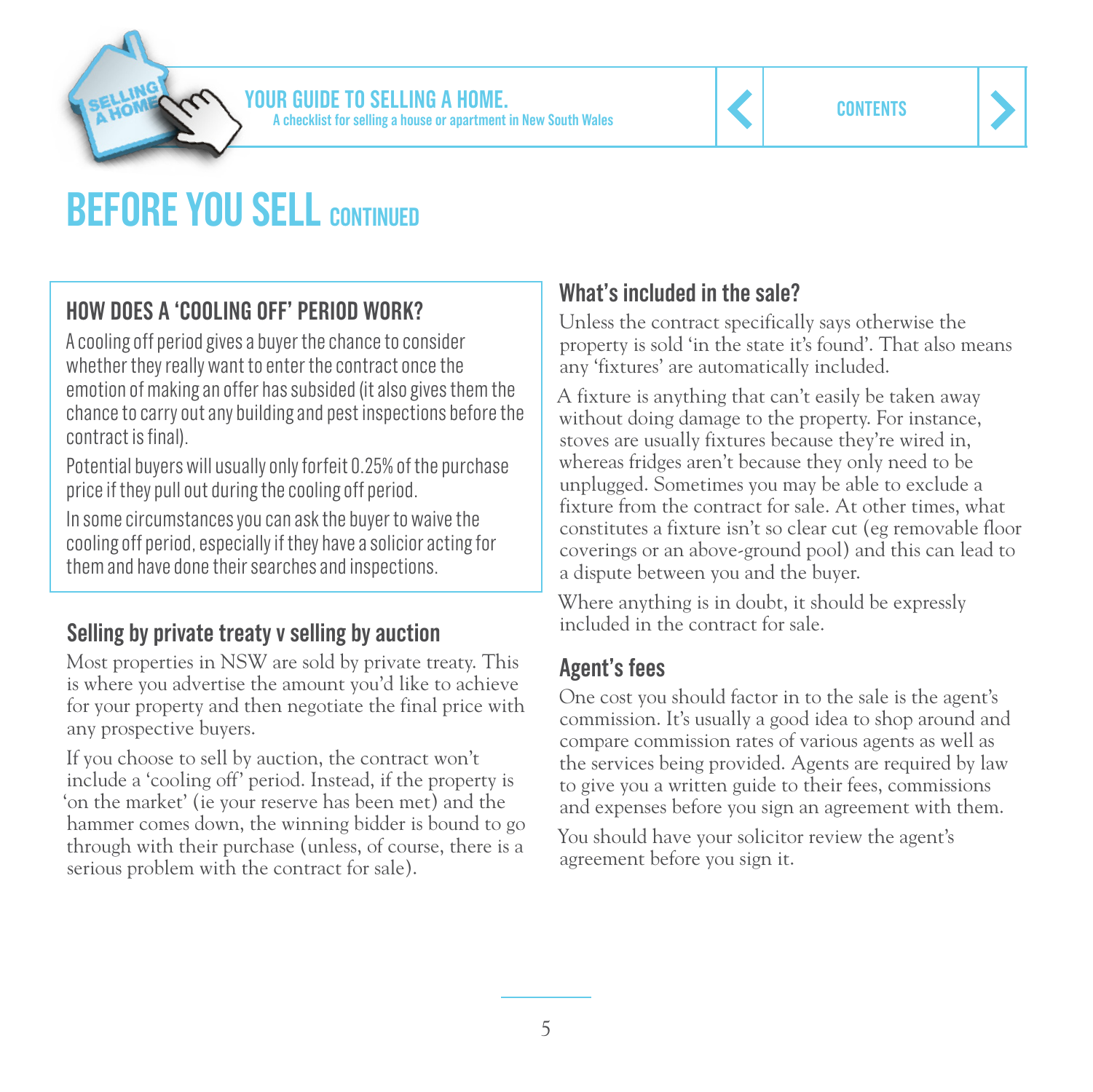

# <span id="page-5-0"></span>**Exchanging contracts**

#### **What is exchange?**

A contract to sell a property becomes binding when the buyer and seller sign their copy of the contract for sale and then 'exchange' them. At exchange, the buyer also usually hands over a deposit (usually 10%).

At an auction, exchange happens immediately after the winning bid is accepted. Your solicitor or agent will usually effect contract exchange by delivering your signed contract to the buyer and collecting the buyer's signed copy as well as the deposit. However, it's not unusual to exchange contracts by mail.

# **The deposit**

Often after exchange your real estate agent will invest the deposit in an interest bearing account until settlement (your solicitor may do this if you don't have an agent). When the sale is finalised any interest earned on the deposit will then usually be split equally between you and the buyer.

# **Stamp Duty, GST and CGT**

In NSW only buyers have to pay stamp duty on the sale of a property. However, there may be other taxes you'll need to pay, particularly if you're selling an investment property.

GST doesn't generally apply to the sale of residential property. But you will be liable for GST if the property you're selling has a commercial use (and in some other limited circumstances).

Unless you purchased the property before 1985, the sale of an investment property will usually attract Capital Gains Tax (CGT). However, you don't usually have to pay CGT on the sale of your own home.

That said, the law surrounding CGT is complex so you should see your solicitor if you're in any doubt about whether or not you'll need to pay CGT.

### **What happens if a buyer wants to get in early?**

Sometimes a buyer will want to occupy the property before settlement, especially if they've already sold their home. The standard contract for sale has a clause governing this scenario. It says that the buyer will have to pay you an occupation fee, creating a licence which runs until settlement date. It also says that the buyer must take out insurance and cannot make structural changes. Any adjustments to utility bills, taxes, etc should also take into account the date of occupation.

Because risk ultimately rests with the seller, you should never let a potential buyer take possession of your house before settlement until you've consulted your solicitor. An alternative to early occupation may be to bring the settlement date forward.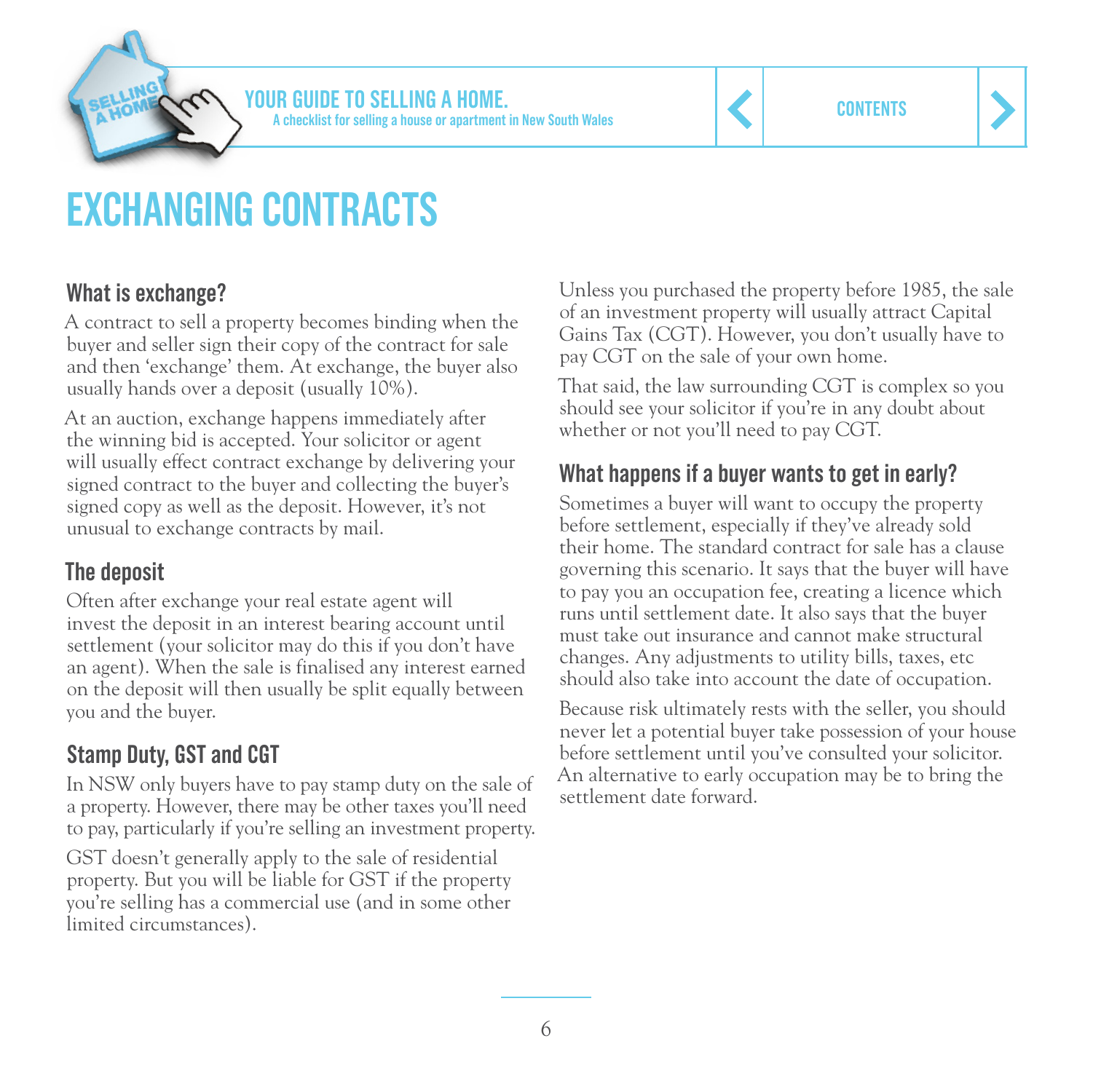<span id="page-6-0"></span>



# **FINALISING THE SALE**

# **Buying and selling at the same time**

Chances are you may be looking to buy a new house at the same time as you're selling your current one. In that case, it's important that you try to make sure the settlement date in both contracts is the same.

If the settlement date on the contract for the house you're buying falls before the settlement date on the contract for the house you're selling, you may need to take out expensive 'bridging finance'. If it's the other way around you may be forced to live with friends or family until you can move in.

#### **What happens at settlement**

When you sign the contract you'll usually agree to a settlement day. Most commonly this will be six weeks after the date of exchange.

At settlement the buyer pays you everything they owe you to 'settle' the purchase. This amount will take into account any utility bills you've already paid as well as any tax calculations that your solicitor makes.

If the buyer can't settle by the date stipulated in the contract for sale, you're often entitled to charge interest. In some limited circumstances, you may even be able to cancel the sale.

If you owe money on the home you're selling, your solicitor will talk to your bank or building society to work out exactly how much you need to pay to 'discharge' the mortgage. They'll let the buyer know this amount so that they can make out a bank cheque to your lender.

They'll also tell the buyer who you'd like the balance to be paid to.

### **Do you need to be present at settlement?**

You don't usually need to attend settlement in person.

Instead, your solicitor and the buyer's solicitor will meet to make sure they have everything they need for the sale to go ahead. If you have a mortgage over the property you're selling, a representative of your bank or building society will also attend settlement to receive any money owing on your loan.

# **Get in touch with a solicitor**

If you're thinking about selling a home, you should get in touch with your solicitor as soon as possible. They'll help talk you through the process and will be able to give you great advice.

If you don't yet have a solicitor, don't worry. We've made it easy to find one near you through our onlin[e 'Find a solicitor' s](http://www.lawsociety.com.au)ervice.